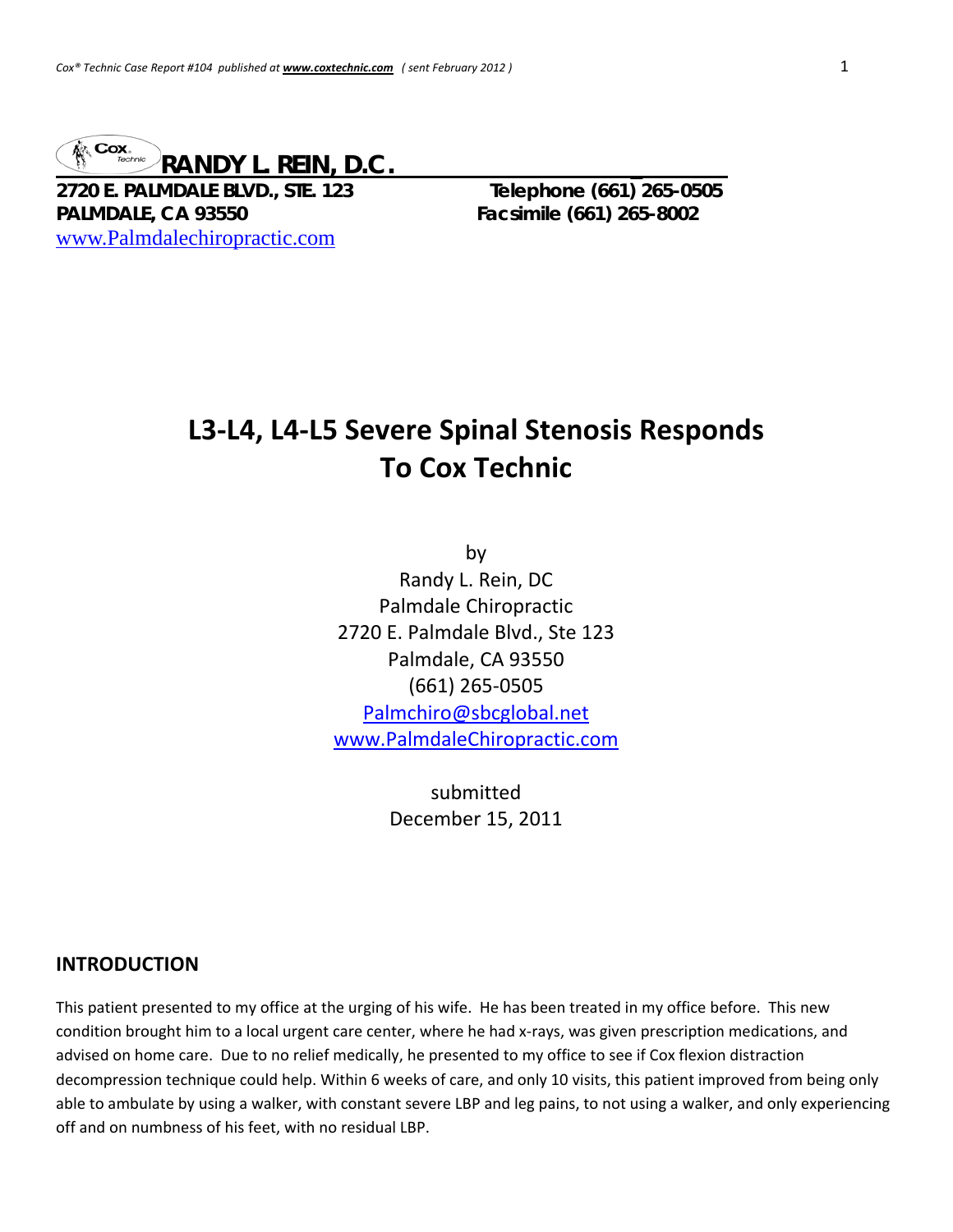# **PRESENTATION & EXAMINATION FINDINGS**

History/chief complaint: 78 year old Caucasian‐American male is seen for the chief complaint of lower back pain and pelvic pain with radiation of "220 volts" of pain, numbness and coldness down both legs to both feet and toes. This started 2 weeks prior to using his brother-in-law's "ankle machine". (Please see picture.)



He states he awoke one day after using the machine with the above stated symptoms while visiting said brother-in-law. He stated he was able to sit without any pain and was able to drive his motor home back to the Los Angeles area from Reno, but with great difficulty. He initially used ice and did not see a medical doctor. One week later, he went to an urgent care complaining of constipation and the above stated pain. He had x-rays, was given NSAIDs, told he had osteoarthritis, and released.

Upon entering my office, he was using a walker and was unable to ambulate without it. He said his lower back pain was decreased, at a 3 to 4 of 10 on the VAS. But he still had the same intensity of leg complaints.

His past medical history includes: Myocardial infarction, with subsequent triple bypass open heart surgery. High cholesterol. Motorcycle accident, causing 6 fractured ribs. Left 4th finger traumatically amputated while using an axe. Left femur fracture and surgery, with a metal plate attached to his femur. And bilateral clavicle fractures.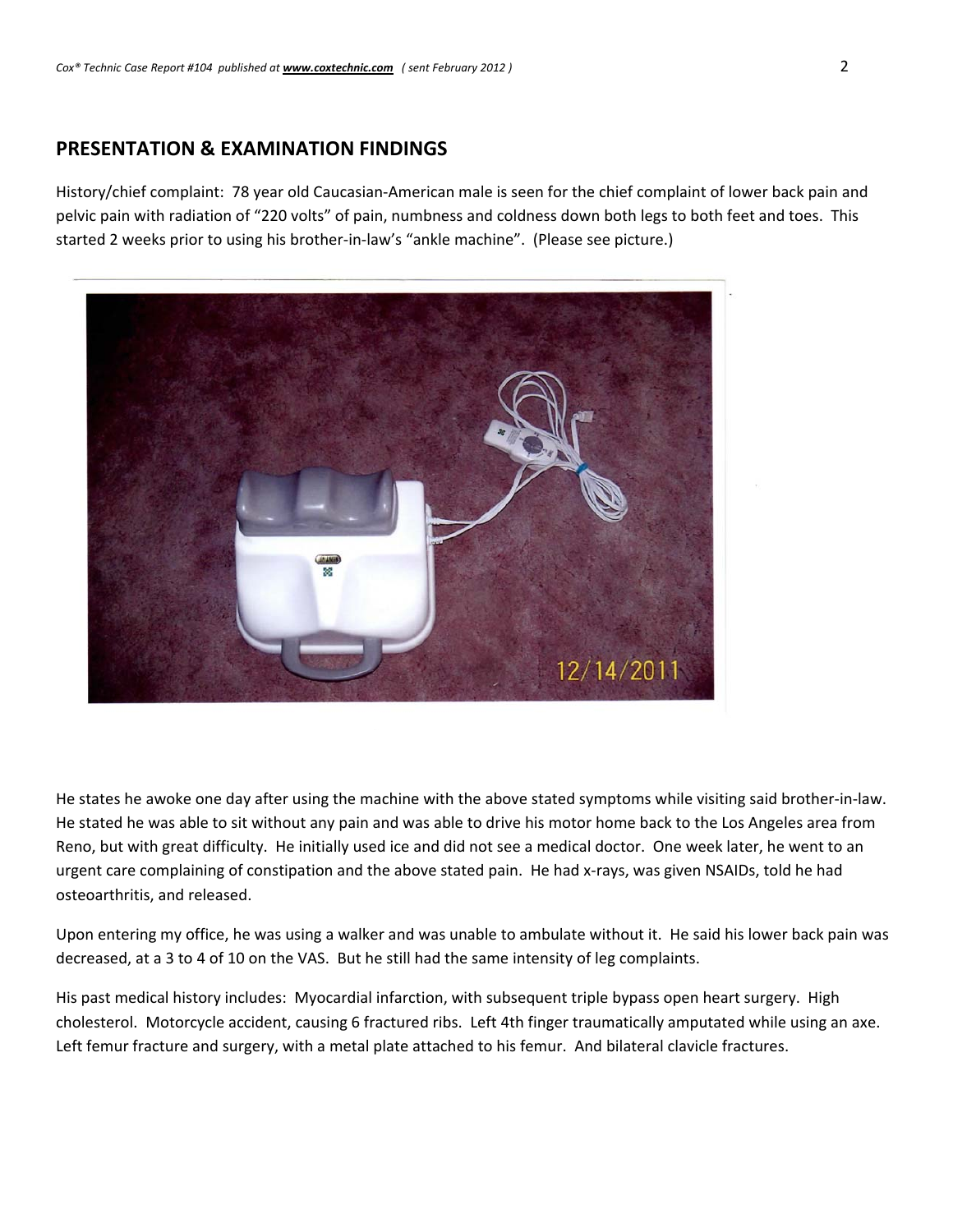# **EXAMINATION:**

Exam reveals the following positive findings: Minors sign, extremely slow, limping and with the aid of a walker gait, forward flexed antalgia standing posture, palpatory moderate sacral myotenderness, and mild myospasm. Palpatory AS left ilium and PI right ilium malpositions, negative SLR, WLR, Bechterrew's, Yoemans, and Elys tests. Hypoesthesia to the bilateral L4, L5, and S1 dermatomes to pinwheel testing. 1+ bilateral patellar and Achilles deep tendon reflexes.

### **IMAGING:**

Lumbar spine x-rays performed at the urgent care center were sent for but never received. AP and lateral lumbar spine x‐rays were performed in this office back on April 29, 2010, and were reviewed prior to treatment. These revealed:

- abdominal aorta calcification
- L5‐S1 mild to moderate degenerative disc disease
- L3 retrolithesis
- osteopenia
- upper lumbar osteophytes
- degenerative disc disease

MRI of the lumbar spine without contrast was performed and revealed the following in the MRI report. (See images at Figures 1, 2, 3.)

MRI ‐LUMBAR SPINE WITHOUT CONTRAST

MRI LUMBAR SPINE WITHOUT CONTRAST ‐ AUGUST 6, 2011

INDICATIONS: Back pain,

COMPARISON: Lumbar spine plain films of July, 2011,

TECHNIQUE: An MRI of the lumbar spine was performed on a Philips Intera 1.5 tesla scanner utilizing the following sequences: Sagittal Tl~ weighted, sagittal T2-weighted, sagittal STIR, and axial dual-echo T2-weighted fast spin-echo,

FINDINGS: The posterior alignment is maintained. No fractures are identified. No

nondegenerative marrow signal abnormalities are identified. The conus medullaris is normal in appearance and ends appropriately at the Ll‐2 intervertebral disc level. The visualized abdominal aorta is not dilated. The visualized sacrum is intact.

#### **Findings by level:**

L1-L2: There is normal disc height. There is a mild generalized disc bulge. There is superimposed 1 mm central posterior disc protrusion with annular fissure. There is facet arthropathy. There is mild bilateral neuroforaminal narrowing without central spinal stenosis.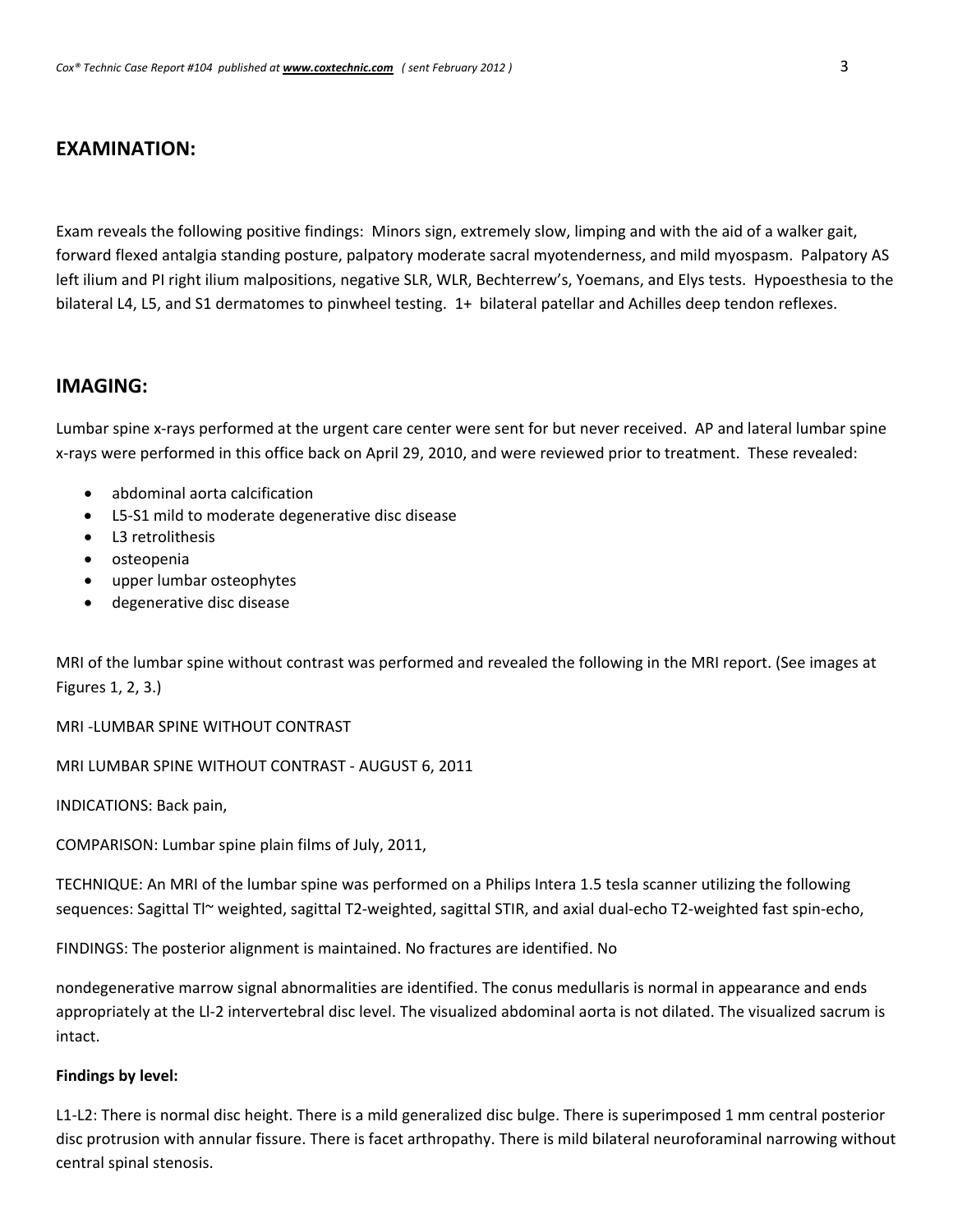L2-L3: There is mild loss of disc height. There is mild generalized disc bulge. There is mild facet arthropathy with ligamentum flavum thickening. There is mild bilateral neuroforaminal narrowing without central spinal stenosis,

L3‐L4: There is mild loss of disc height. There is a generalized disc bulge with superimposed 4 mm central posterior disc protrusion. There is severe facet arthropathy with ligamentum flavum thickening. There is prominence of the epidural fat. Findings contribute to moderate severe left sided and mild moderate right sided neuroforaminal narrowing with severe bilateral lateral recess stenosis and severe central spinal stenosis with AP diameter of the central canal of 3‐4 mm.

L4-L5: There is normal disc height. There is mild generalized disc bulge with superimposed right central posterior disc protrusion measuring 2 mm. There is severe facet arthropathy with ligamentum flavum thickening. There is severe bilateral lateral recess stenosis with moderate‐to‐severe bilateral neuroforaminal narrowing and severe central spinal stenosis with AP diameter of the central canal of 4 mm.

L5-S1: There is normal disc height. There is mild generalized disc bulge with superimposed 2 mm central posterior disc protrusion, There is facet arthropathy. There is mild moderate left sided and moderate severe right sided neuroforaminal narrowing without central spinal stenosis.

### **IMPRESSION:**

- 1. Multilevel degenerative changes as described, most pronounced at L3‐4 and L4‐5.
- 2. At L3‐4, there is severe bilateral lateral recess stenosis, with advanced bilateral neuroforaminal narrowing and central spinal stenosis.
- 3. At L4‐5, there is severe bilateral lateral recess stenosis with bilateral neuroforaminal narrowing and central spinal stenosis.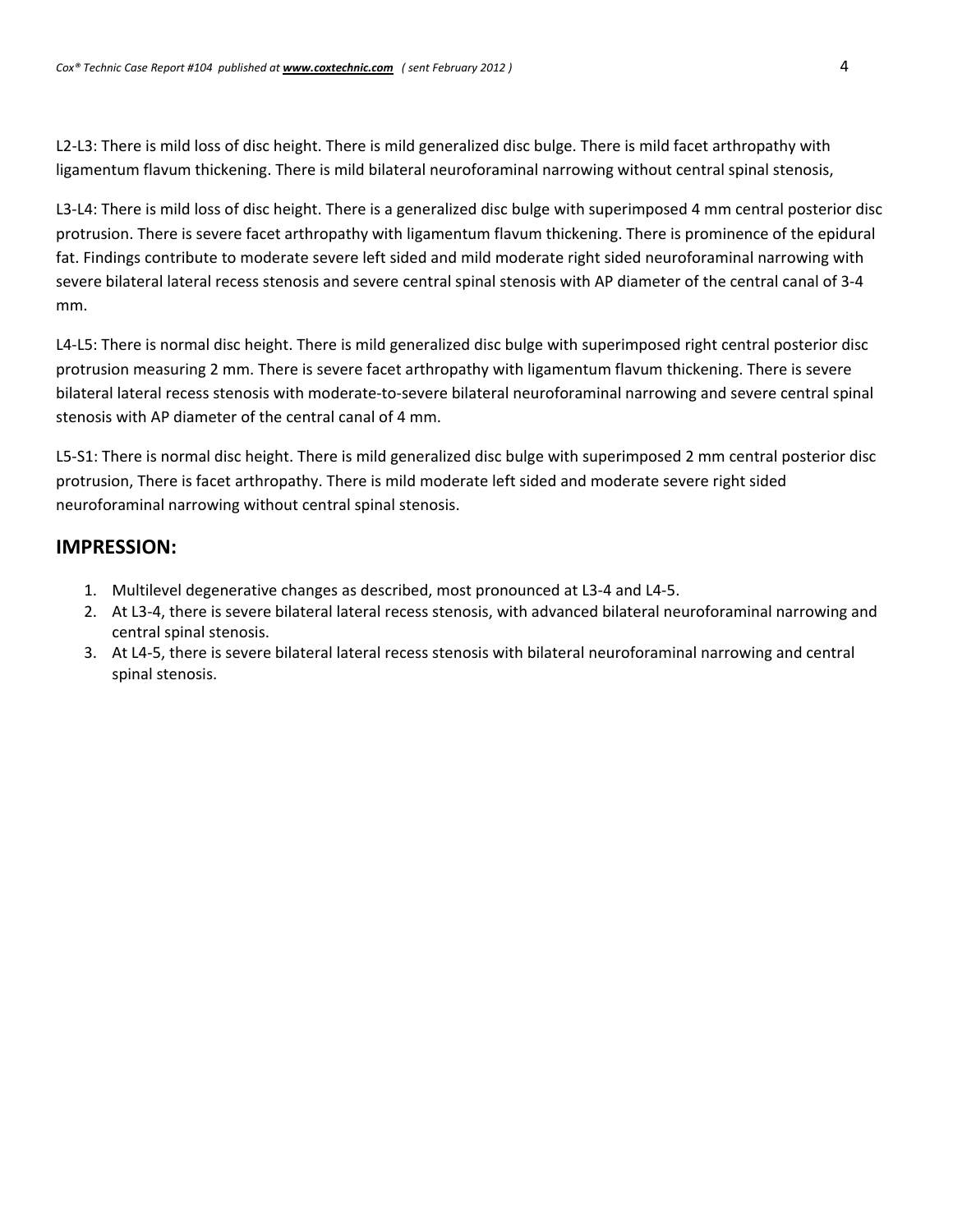

Figure 1: Sagittal T1 weighted study Figure 2: Axial L3‐L4 T1 weighted study



Figure 3: Axial L4‐L5 T1 weighted study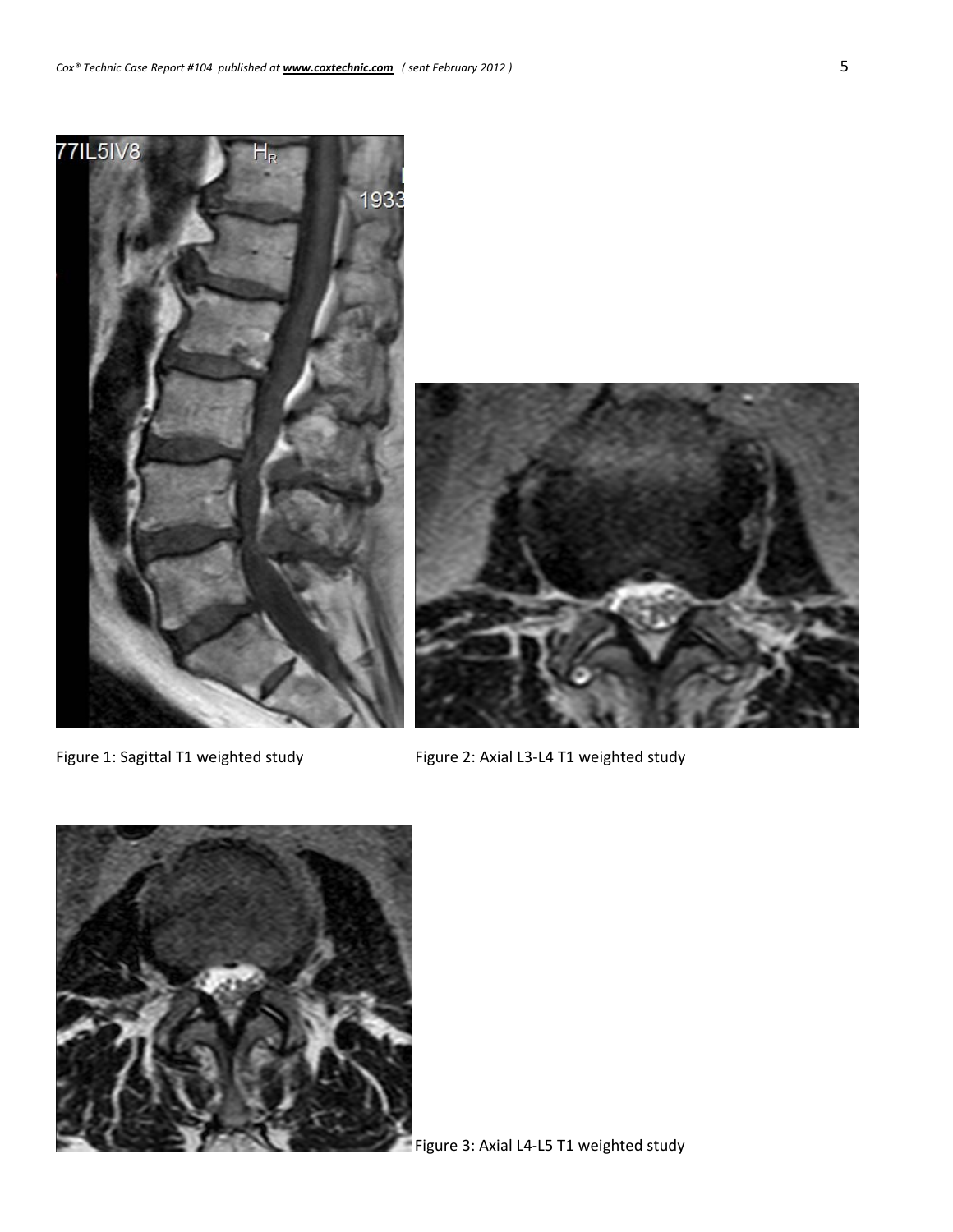# **DIAGNOSIS:**

- 1. L3‐L4, L4‐L5 central canal, and lateral recess stenosis.
- 2. Bilateral sciatica/neuritis.
- 3. Lumbar disc degeneration.
- 4. Lumbar spondylosis.
- 5. Ilium segmental dysfunction.

# **TREATMENT:**

Cox flexion‐distraction decompression manipulation to the lumbar spine was performed. Protocol #1, contact at L2 level. Adjunctive physiotherapy of soft tissue massage, heat, and low volt positive galvanic electrical muscle stimulation was performed to the L3‐S1 paraspinal muscle levels, and to the posterior knee (Popliteal fossa regions) bilaterally. The patient was advised on homecare, including lumbar exercises, and heat to be performed twice daily.

The patient was treated on July 11th, 13th, 15th, and the 18th. At that time he stated he was improved, was not using his walker as much, and upon waking he had less LBP. He also stated he was going to see his MD. He called on July 20th and stated that he had additional x-rays, that he was scheduled for a steroid injection in one week, and that he would follow‐up with us thereafter.

He returned to my office on August 12th. He states his MD sent him for an MRI, and that he was doing better, but he did not have the injection. He had just rested since his last visit in this office. He again was treated on the 12th, 15th, 17th, 22nd, 24th, and lastly on the 28th. When last seen on the 28th, he presented with no LBP and only complained of off‐and‐on numbness and coldness of his feet. He did not use a walker and was able to walk any distance, but he felt that he needed "to be careful". He is not taking any medications and has not been performing his lumbar exercises. Final exam revealed no palpatory tenderness and no spasms or hypertonicity. Gait was within normal limits, negative Minors Sign, and negative orthopedic testing including Kemps, Elys, SLR and WLR.

# **DISCUSSION:**

Obviously the patient had these degenerative changes prior to this "ankle machine" incident. His degenerative changes were inactive and asymptomatic, but became active as a result of this incident.

The patient was recommended to continue with supportive care on a twice per month basis. The purpose of such is to maintain him at his current level of symptomatology and prevent and/or limit him from any exacerbations of his lower back and leg complaints. Clinically, the goal is to maintain disc space, maintain physiologic ranges of motion, and continue to promote osseoligamentous canal space, thus maintaining a lack of nerve root compression. Unfortunately, the patient did not heed my advice and has discontinued his care, stating it was due to financial reasons.